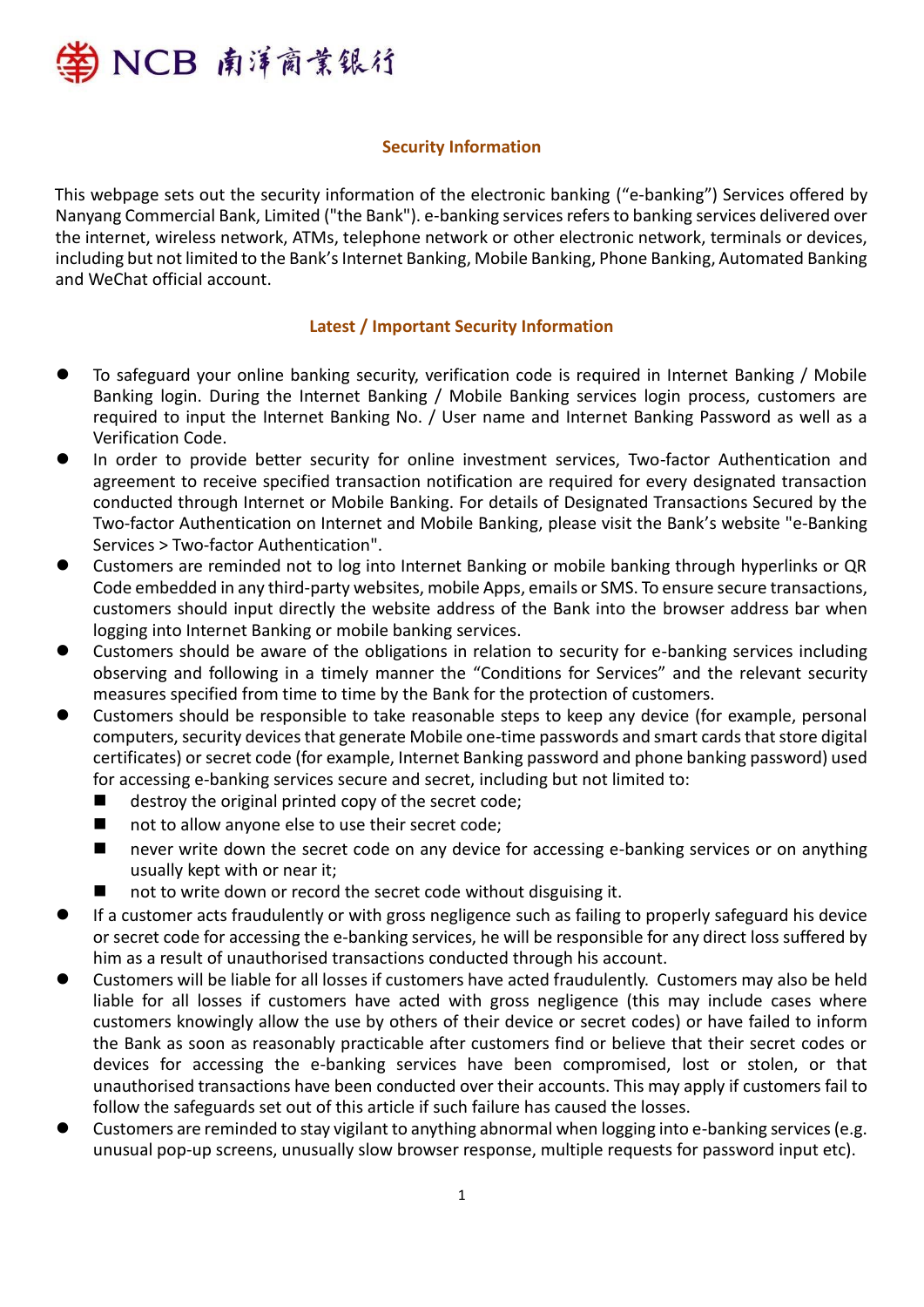

- ⚫ During the e-banking logon process, the Bank will not request customers to enter any numbers to their security device to obtain security code. In case of doubt, please do not follow the instructions of the suspicious web page or input any data. Customers are advised to terminate the operation of e-banking services immediately. Please contact the Bank in case of any enquiry.
- ⚫ Customers should keep their personal information secure. The Bank will not enquire customer's personal information, e.g. user name, password, one-time password or other account details by email, SMS or phone.
- Before inputting OTP as the transaction authorization for any transaction, you should verify the details of transaction request carefully, such as transaction type, amount and currency, etc. in order to confirm these are actually referring to the intended transaction. If you have any enquiry, please contact us immediately.

### **Online Security Tips and Information**

What Have We Done to Protect You

- We have adopted the 128-bit or above Transport Layer Security ("TLS") encryption to ensure the security of your data during transmission and prevent any unauthorised access by the third party to your data.
- ⚫ Our web servers are protected by firewall systems to prevent any unauthorised access to the Bank's system.
- ⚫ Customers' login attempts are recorded systematically. In the event of several consecutive login attempts with incorrect password, the related Internet Service will be suspended immediately.
- ⚫ The Internet Services will be automatically disconnected after remaining inactive (i.e. no operational instructions have been received) over a period of time to prevent unauthorised transaction.
- ⚫ The Internet or Mobile Banking Services of the Bank provides customers with "Mobile Token" and "Security Device" as two-factor authentication tools. When designated investment transactions are conducted through Internet or Mobile Banking, the Bank would send a one-time password via text message (SMS) as part of the two-factor authentication process for online trading.
- ⚫ To ensure you can receive our notification messages for the security of your online transactions, if you changed your contact information, please login to your internet banking "Setting > Change Personal Information" to change your personal information with Two Factor Authentication. Besides, you can update your E-mail address and mobile number by downloading the form from our website (www.ncb.com.hk/pform) and returning the completed form to our branches. You can also visit any of our branches for registration.
- ⚫ If you have changed your contact information and the information as same as your registered Proxy ID (mobile phone number or email address), please login to your internet banking to update your Proxy ID accordingly.

#### **Security Certificate**

We use Extended Validation ("EV") SSL Certificate to allow customers to verify the authenticity of our websites by checking the address bar of your browser. For browsers of Microsoft Internet Explorer, you can check the certification details, including the validity date of the certificate and the following information, by clicking the "security lock" icon at the browser. Please note that the layouts may be different for different browser versions. For details on the EV SSL Certificate, please refer to the website of DigiCert, the issuer of the certificate.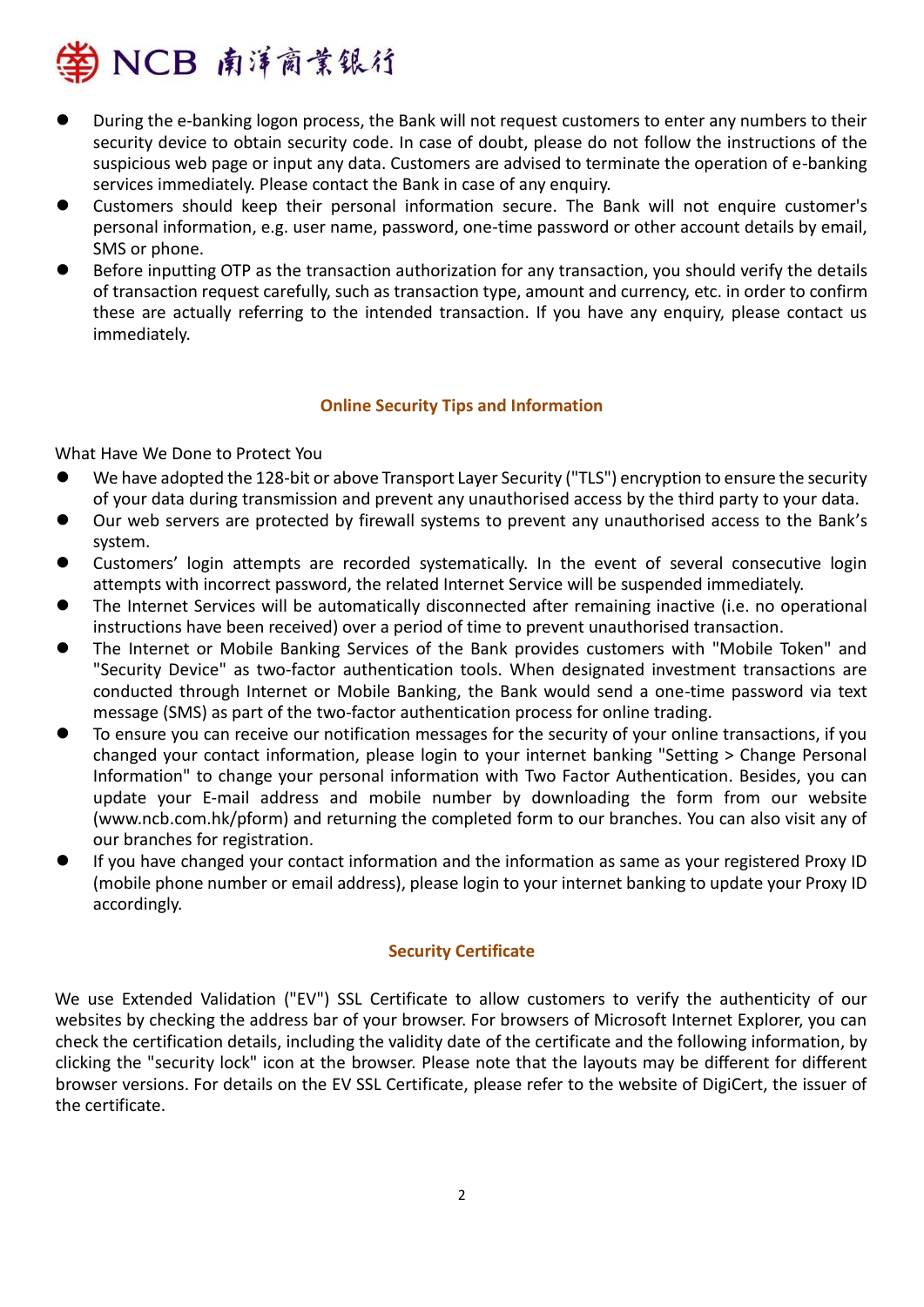

| $\mathbf{x}$<br>憑證<br>一般<br>詳細資料 憑證路徑<br>憑證資訊<br>這個憑證的使用目的如下:<br>•確保遠端電腦的識別<br><b>*請參照憑證授權單位敘述中的詳細資訊。</b><br>發給:<br>pib.ncb.com.hk<br>DigiCert SHA2 Extended Validation Server CA<br>答登者:<br>有效期白<br>2018/ 6/ 27 到<br>2019/ 6/ 27<br>安装憑證(1)<br>签登者壁明(S)<br>深入了解憑證<br>確定 | x<br>憑證<br>一般<br>詳細資料 憑證路徑<br>憑證資訊<br>這個憑證的使用目的如下:<br>•確保遠端電腦的識別<br><b>*請參照憑證授權單位敘述中的詳細資訊。</b><br>發給:<br>cib.ncb.com.hk<br>簽發者:<br>DigiCert SHA2 Extended Validation Server CA<br>有效期白<br>2018/ 6/ 27 到 2019/ 6/ 27<br>安装憑證(I)<br>簽發者聲明(S)<br>深入了解憑證<br>確定 |
|--------------------------------------------------------------------------------------------------------------------------------------------------------------------------------------------------------------------------------------------------------------------------|------------------------------------------------------------------------------------------------------------------------------------------------------------------------------------------------------------------------------------------------------------|
| <b>Personal Internet Banking</b>                                                                                                                                                                                                                                         | <b>Corporate Internet Banking</b>                                                                                                                                                                                                                          |
| Domain name issued to: pib.ncb.com.hk                                                                                                                                                                                                                                    | Domain name issued to: cib.ncb.com.hk                                                                                                                                                                                                                      |
| Issued by: DigiCert SHA2 Extended Validation                                                                                                                                                                                                                             | Issued by: Symantec DigiCert SHA2 Extended                                                                                                                                                                                                                 |
| Server CA                                                                                                                                                                                                                                                                | <b>Validation Server CA</b>                                                                                                                                                                                                                                |

# **Recommended browsers for minimum security requirements**

To ensure customer data security, please install any of the browser versions we recommend to log into the Internet Banking.

| Personal Internet Banking                                                                                                                                                | <b>Corporate Internet Banking</b>                                                                 |
|--------------------------------------------------------------------------------------------------------------------------------------------------------------------------|---------------------------------------------------------------------------------------------------|
| Microsoft Internet Explorer (Version 11 or above)<br>Mozilla Firefox (Version 45.2 or above)<br>Apple Safari (Version 8 or above)<br>Google Chrome (Version 43 or above) | Microsoft Internet Explorer (Version 11 or above)<br>L<br>Mozilla Firefox (Version 45.2 or above) |

# **Information Security Tips**

# 1. Beware of fraudulent website

Customers are reminded to be vigilant of any fraudulent websites which seek to pass off as the Bank's websites. Unless you are certain that you are connected to the websites of the Bank, particulars of your Internet Services should not be provided.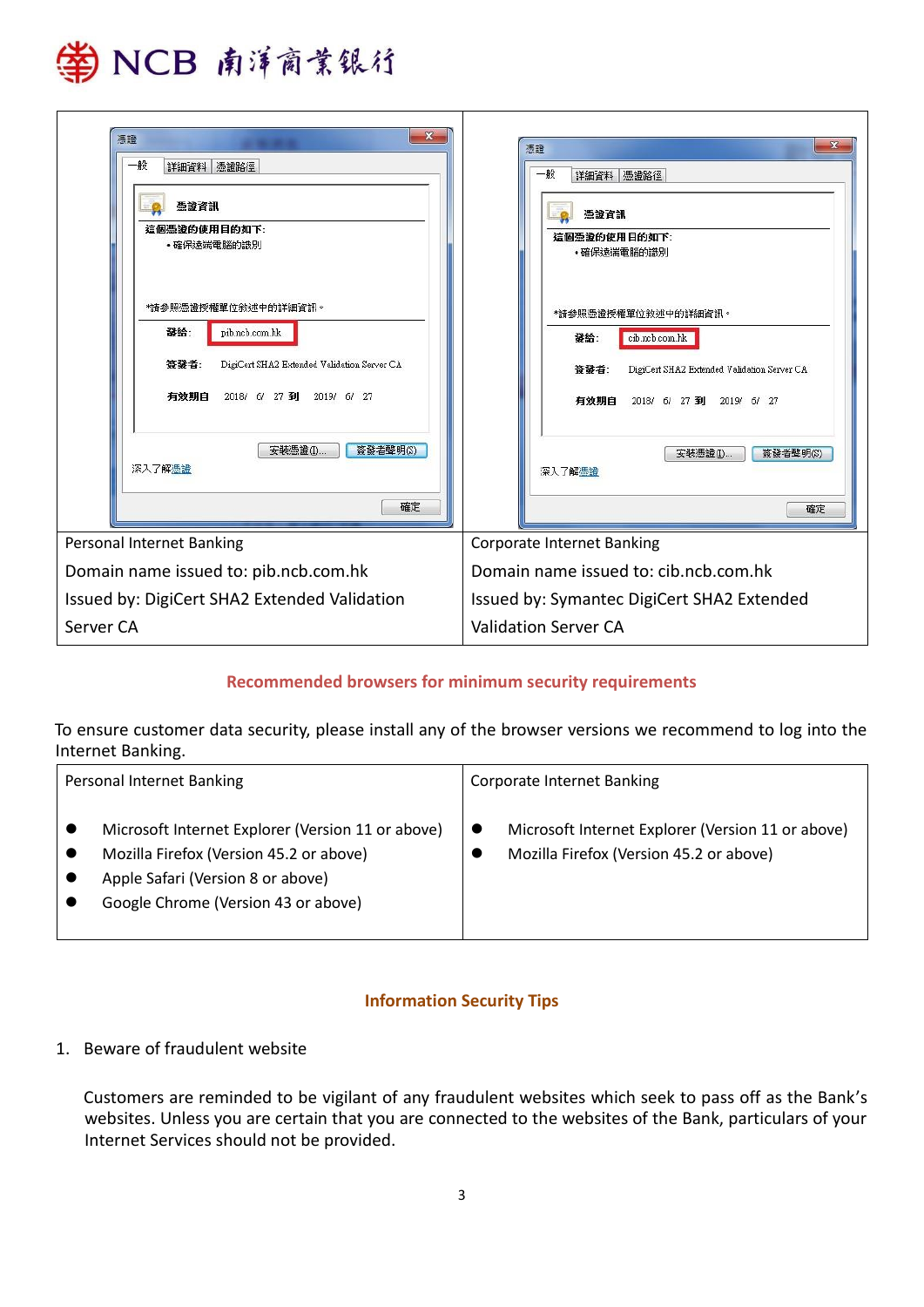

### 2. Fraudulent emails

Please note that viruses, Trojan software and hacker programmes can be distributed via emails. Virus like "Worms" can even reproduce and deliver infected emails to the recipients in your address book. Hence, you should not open any unknown or suspicious emails. Instead, you should delete them immediately. Please do not log into Internet Services through hyperlinks or QR Code embedded in any emails or SMS. You should also perform virus scanning before opening any attachment. In addition, you should pay extra care as fraudsters will perpetrate frauds using emails.

Please do not rely solely on email correspondences for any remittance transaction. You should use other channels (e.g. telephone, fax, etc.) to confirm the transaction and the beneficiary details before completing the remittance.

### Example 1 of fraudulent emails: Commercial email scam

A fraudster hacked into the email correspondences between a foreign buyer and its service provider over a few months. After getting to know the details of their transaction, the fraudster sent out fictitious emails at an email address very similar to that of the service provider, requesting the foreign buyer to make a remittance to a fraudulent account.

### Example 2 of fraudulent emails: Fraudulent claims of estate

A fraudster claimed to be a bank staff in an email, inviting the recipient of the email to pretend to be the next-of-kin of a deceased client who has left a huge sum of unclaimed fixed deposit. Upon receiving favourable reply, the fraudster requested the recipient to pay a fee in advance for preparing the necessary documents in order to claim that estate. In the end, the email recipient was deceived.

#### 3. Man in the Browser Attack

The suspected Trojan Horse cases have recently been reported by few corporate customers when they used the corporate  $\blacktriangleright$  ernet banking service. During the login process, a fake webpage was displayed requesting the customers to input their login names and passwords, as well as the one-time transaction confirmation codes generated by their "security devices".

To ensure that customers are securely protected when using Internet Banking Service, the Bank would like to remind customers to stay vigilant of any unusual login webpages during their internet banking login process (such as unusual screens pop up and/or the unusually slow computer response). If customers find any webpage suspicious, they should not follow its instruction or input any information and should close the browser immediately. The one-time transaction confirmation code generated by the "security device" is only required for "designated transactions". The Bank's Internet Banking login process does not require customers to enter the one-time transaction confirmation code .(Please refer to the following login page)

The Bank would like to remind customers to install firewall and anti-virus software in their personal computers and keep them up-to-date. They should also avoid visiting or downloading software from suspicious websites, and be wary of opening attachments or any hyperlinks in emails from unfamiliar sources. Please do not click the hyperlinks or open the attachments in suspicious emails purporting to be sent by banks; You can access our banking service through https://www.ncb.com.hk or our mobile banking. Please do not login the banking service through any link in suspicious email, SMS or website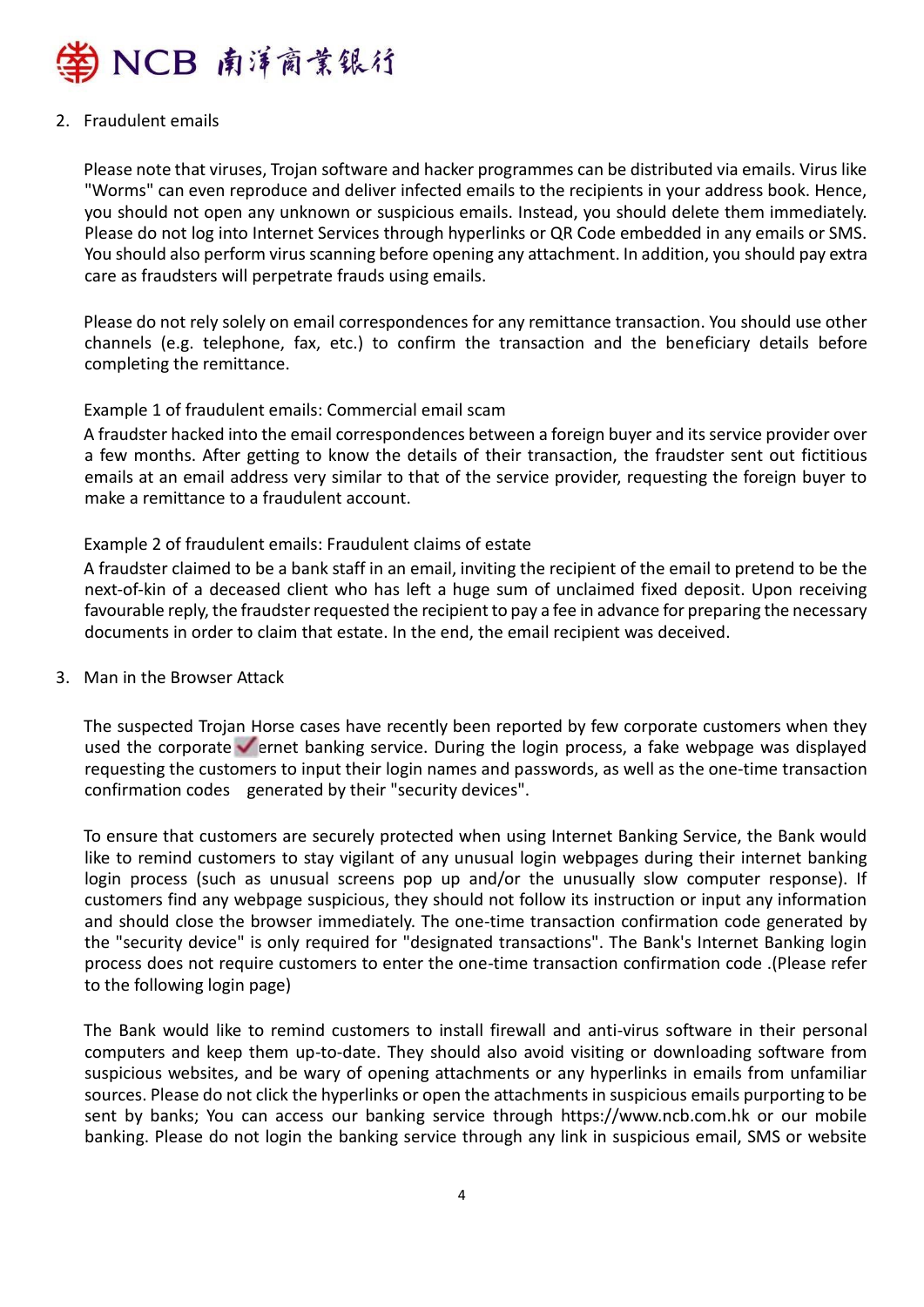

search from search engine. If in doubt, please contact us to verify whether an email is actually sent by the Bank.

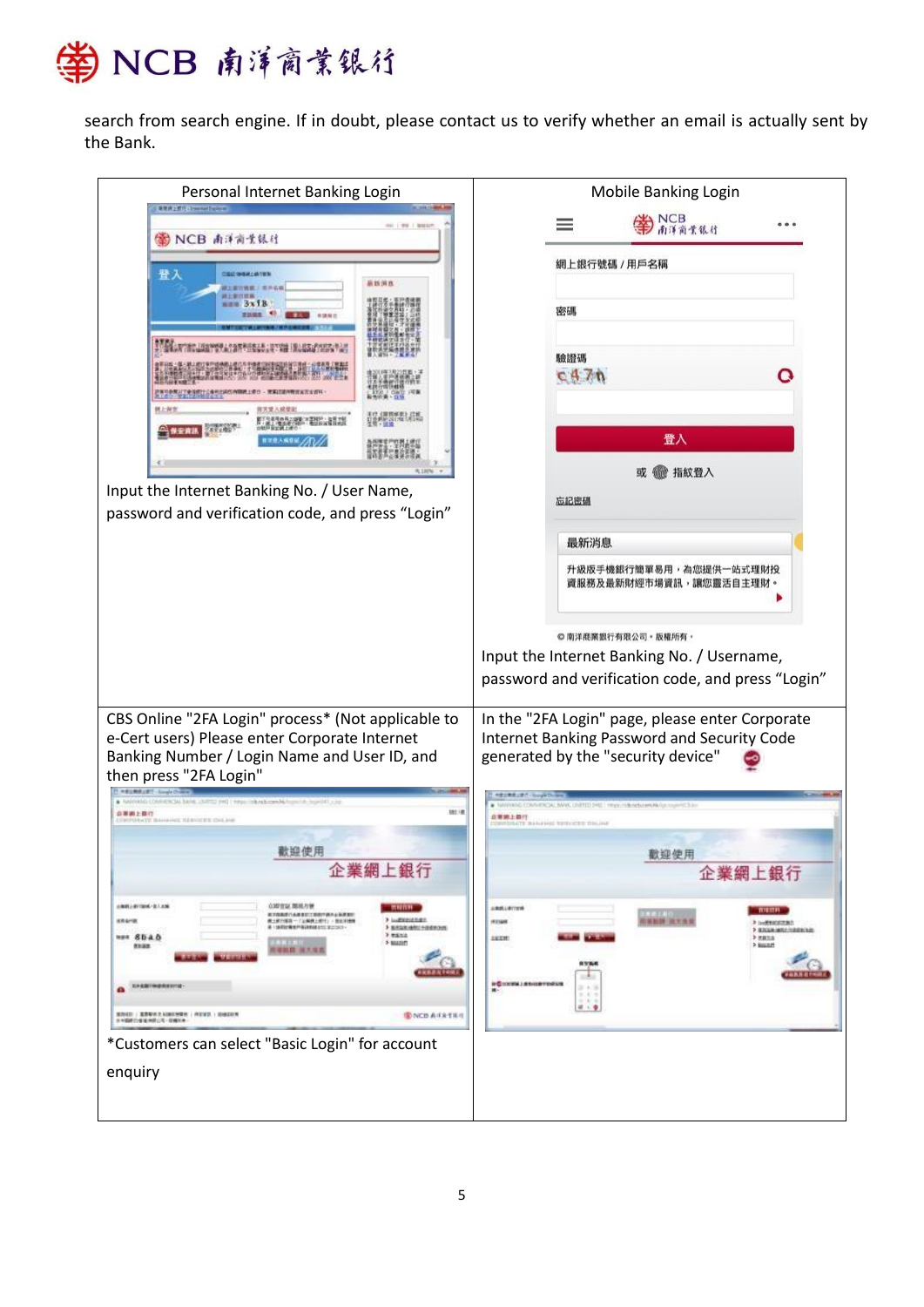

4. Common Signs of Phishing Emails and SMS

The "Phishing" fraudsters often send out emails or SMS purportedly from our bank in order to trick you into providing account details, passwords, personal information or credit card numbers. To stay vigilant, some common signs of phishing emails and SMS are listed below.

- Grammatical mistakes, typos or misspelling is found in the content.
- $\blacksquare$  The name of the sender shown in emails and SMS may be exactly as same as our name.
- It usually appears as an important notification from our bank or request for personal information to verify your account details, such as notification for a huge amount of fund transfer or notification for a new security function activation, that customer is required to click the hyperlink or open an attachment.
- Embedded hyperlink or attachment is normally found in email. The hyperlink looks like a genuine website address of our bank, but it refers to another website address when mouse-over it.
- 5. Your password and personal information should be well protected
- ⚫ Upon receipt of your password mailer, please change the password via the Internet Services immediately and destroy the password mailer.
- Please memorise your password. Do not write or store the password on any of the devices used for the Internet Services or anything which is usually kept with these devices, or record password in any way without covering it.
- Please change your password regularly, -do not use your name, date of birth, ID/passport number, telephone or lucky number, or other easy-to-guess numbers or words as your password, and avoid selecting the same password that you have used for accessing other web services.
- ⚫ Do not disclose your user name and password of your Internet Services to anyone (including bank staff and the police). You should also avoid disclosing your personal information such as ID/passport number and date of birth to anyone.
- ⚫ Do not allow anyone else to use your Internet Banking Services.
- If you have lost or disclosed your password/security device(s), or suspected that your password or security device(s) has/have been used by an unauthorised party, or found any unauthorised transaction(s) associated with your account, please contact us immediately.
- Please carefully examine the transaction details listed in the statement of account, advice and confirmation. In case of any error or suspicious transaction, please notify us immediately.
- You can conveniently access your transaction records via the Internet Banking.

6. Protect your personal computer against hackers and viruses

- Please download and install updates and patches for your operating systems and browsers regularly.
- Please install firewall systems on your personal computer.
- ⚫ Please install anti-virus software on your personal computer. Update the virus definition file and perform virus scanning regularly.
- ⚫ Please set a passcode for locking device that is difficult to guess and activate the auto-lock function.
- ⚫ Avoid downloading or installing programmes from unreliable sources or opening suspicious files or emails. This helps protect your personal data against hackers' programmes or viruses. If you access our Internet Services via wireless network, please check your network security settings.

7. Take precautionary measures while you are using Internet Banking Service

- ⚫ Do not access the Internet Banking Service using a shared computer in public places such as cafes or bars with internet access.
- ⚫ Only pre-set and access reliable wireless networks for internet connection.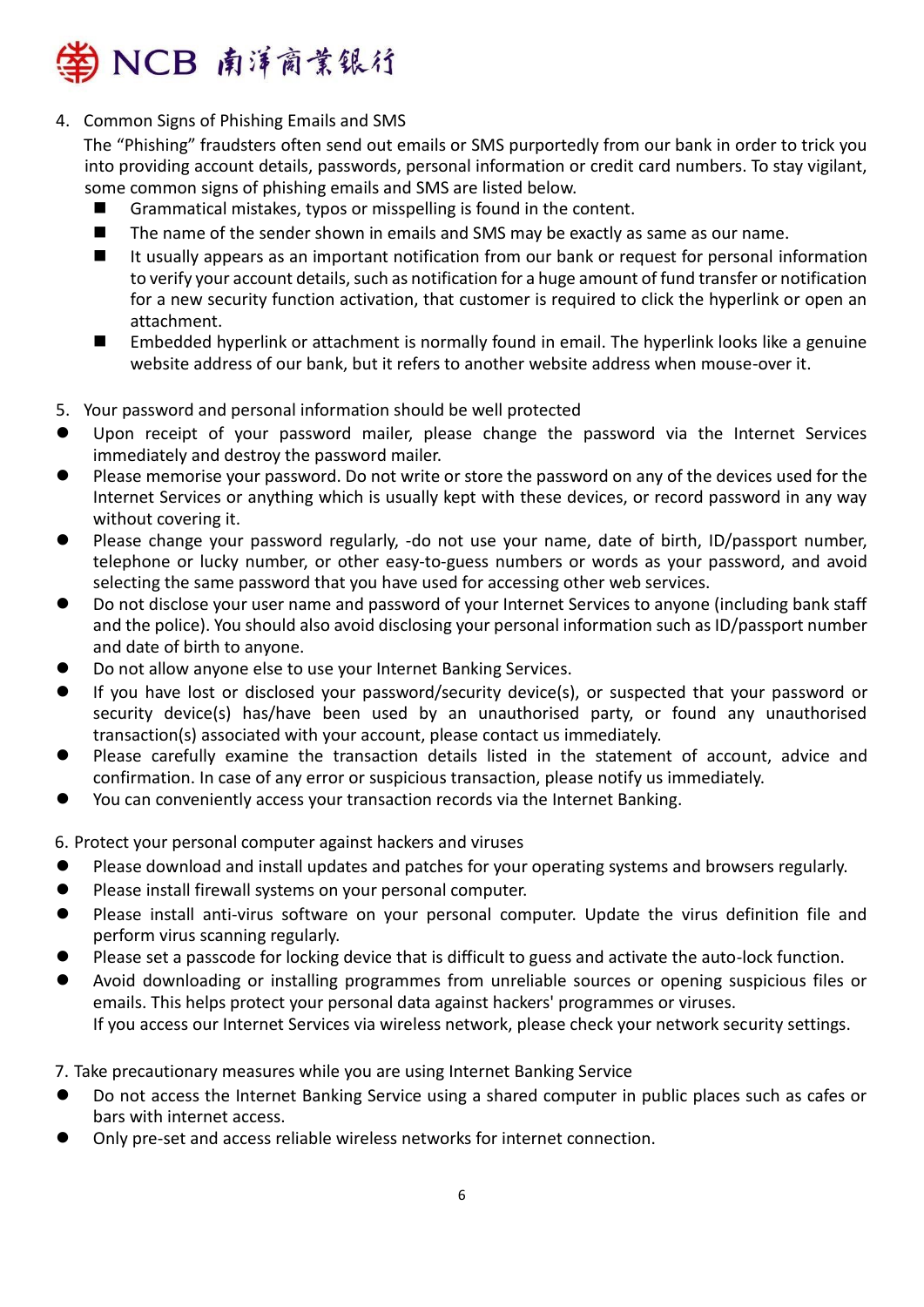

- ⚫ Do not log into the Internet Services through hyperlinks or QR Code embedded in any emails, SMS or search engines.
- ⚫ Close all other internet browsers before accessing Internet Banking. Do not open other internet browsers or visit any other websites while you are using the Internet Services.
- ⚫ Make sure no one can see your user name and password when you log into the Internet Services.
- ⚫ Please check your last login and logout records every time you use the Internet Services. Please also check your account balance and transaction records regularly. If you discover anything suspicious, please contact us immediately.
- ⚫ Click the "logout" button to exit from the system after you have finished all your online transactions. Please always clear the cache and history in your browser after using our online service.
- ⚫ Do not leave your computer unattended before logging out the Internet Banking Services.
- ⚫ To learn more about other online security measures, please click here.

8. Dual authorisation for financial transactions (Applicable to customers of CBS Online only)

- ⚫ To enhance security and ensure the accuracy of transaction details, you are advised to set up dual authorisation for financial transactions to be conducted via CBS Online.
- 9. Review and adjust your services' limits
- ⚫ Please review your services' limits regularly and to make necessary adjustment that suits your transaction needs.

# **e-Cheque/e-Cashier's Order (e-CO)**

- ⚫ e-Cheque/e-CO is issued with Two Factor Authentication and digitally protected by Public Key Infrastructure ("PKI") technology to ensure the integrity and confidentiality.
- ⚫ Customer should be aware for unauthorised usage on e-Cheque/e-CO services. After is using the eCheque/e-CO, please check the transaction details in notification (email or SMS).
- ⚫ Every e-Cheque/e-CO display the Issuer details: Nanyang Commercial Bank, Limited
- ⚫ e-Cheque/e-CO is transmitted through email. Do not open any suspicious email to avoid your computer infected by virus and do not login Internet Banking via hyperlinks or QR Code embedded in any email or SMS. Before opening any attachment in email, please use anti-virus software for scanning the attachment.

# **Security tips for Mobile Banking**

How to download Personal Mobile Banking Apps?

- ⚫ Personal Mobile Banking provides various banking and securities services. You can input " www.ncb.com.hk/app " in mobile browser to download the Apps;
- ⚫ Search "NCB"(Nanyang Commercial Bank) for free download of the Apps through the online App stores (Google Play and App Store).
- If there are suspicious App for downloading, please do not login and stop proceeding the download immediately.
- ⚫ To ensure the search wording is correct and prevent from downloading any counterfeit Apps which is attached with phishing program / Trojan to steal the login information.
- Do not reproduce and install any suspicious Apps on your mobile device(s).
- If there is any abnormal operation, e.g. suspicious pop up pages or a delay login, please stop the login immediately.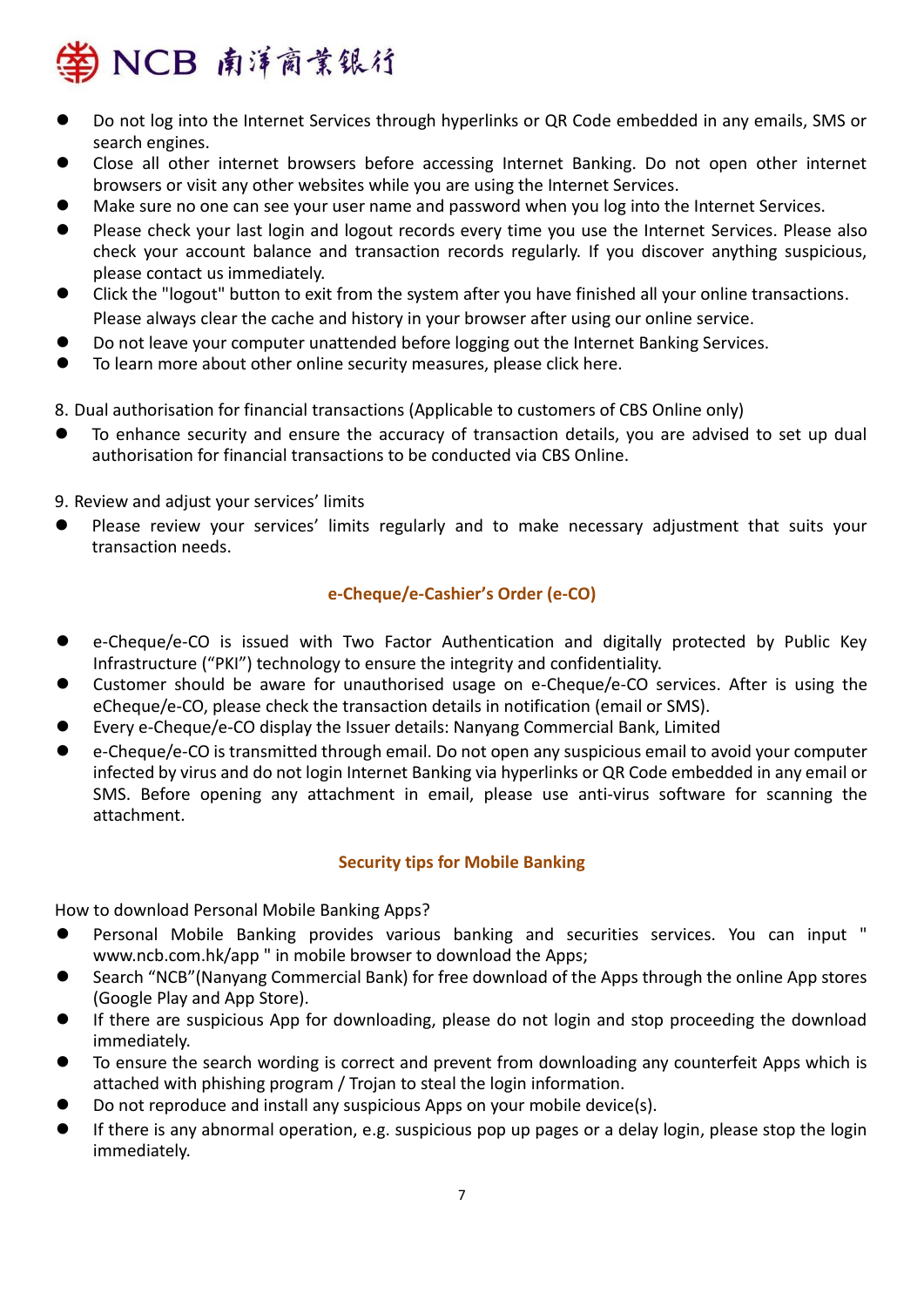

Is Mobile Banking secure?

⚫ The Bank's website is protected with strong encryption (128-bit SSL). Access is protected by personalised user name and password. The system is protected from duplicate access, i.e. customers cannot log into the system at the same time using different mobile phones or computers. The session will be automatically disconnected after remaining inactive over a period of time to prevent unauthorised transaction.

How can I access and log into Mobile Banking?

⚫ Please download "NCB"(Nanyang Commercial Bank) from official application stores, open the mobile application, click ' login" and then log into the Mobile Banking using your relevant Internet Banking number/user name and password.

Have you obtained any security certification for your Mobile Banking?

We have obtained the certificate issued by DigiCertfor our Mobile Banking.

What should I be aware of when using Mobile Banking?

- ⚫ Do not save or keep your password in a browser, and disable the "Auto-Complete" feature to prevent any third party from unauthorised access to your login information via the browser.
- ⚫ Avoid logging into the Mobile Banking via wireless network (i.e. Wi-Fi) which is public or without password setting. We advise using encrypted and reliable mobile internet connection.
- ⚫ Activate the auto-lock function of your mobile device and avoid logging into Mobile Banking in a crowded area and be careful when entering your password via specific mobile device. The format of password may be enlarged with clear display. It would indirectly disclose your login information to other people.
- ⚫ Disable any wireless network functions (e.g. Wi-Fi, Bluetooth, NFC) or Payment Apps not in use. Choose encrypted networks when using Wi-Fi and disable Wi-Fi auto-connection settings.
- ⚫ Avoid using the mobile device from other to login Mobile Banking and sharing your mobile device with others.
- It is recommended to setup firewall and install anti-virus software / mobile security App in your mobile device and update regularly. You can visit HKCERT website for reference: https://www.hkcert.org/mobile-security-tools, to select the appropriate Apps.
- ⚫ To protect your online transactions, we will check whether your mobile device is jailbroken or rooted and with recommended operating systems for minimum security requirements upon using of the Bank's Mobile App. Customer may not be allowed to access the Mobile Banking via such device. Please pay attention to the reminder.
- ⚫ Please check your last login and logout records every time you use our Mobile Banking. You should also check your account balance and transaction records regularly. If there are suspicious transactions, please contact us immediately.
- ⚫ You should ensure proper protection of your password and personal information and hold accountability of this:
	- Please memorise your password. Do not write the password on any of the devices used for Mobile Banking or anything which is usually kept with these devices, or store the password in the mobile phone or record it in any way without covering it.
	- Do not use your name, date of birth, ID/passport number, telephone or lucky number, or other easy-to-guess personal information, numbers or words as your password and avoid selecting the same password that you have used for accessing other web services.
	- Do not disclose your user name and password of Mobile Banking to anyone (including bank staff and the police). You should also avoid disclosing your personal information, such as ID/passport number and date of birth, to anyone.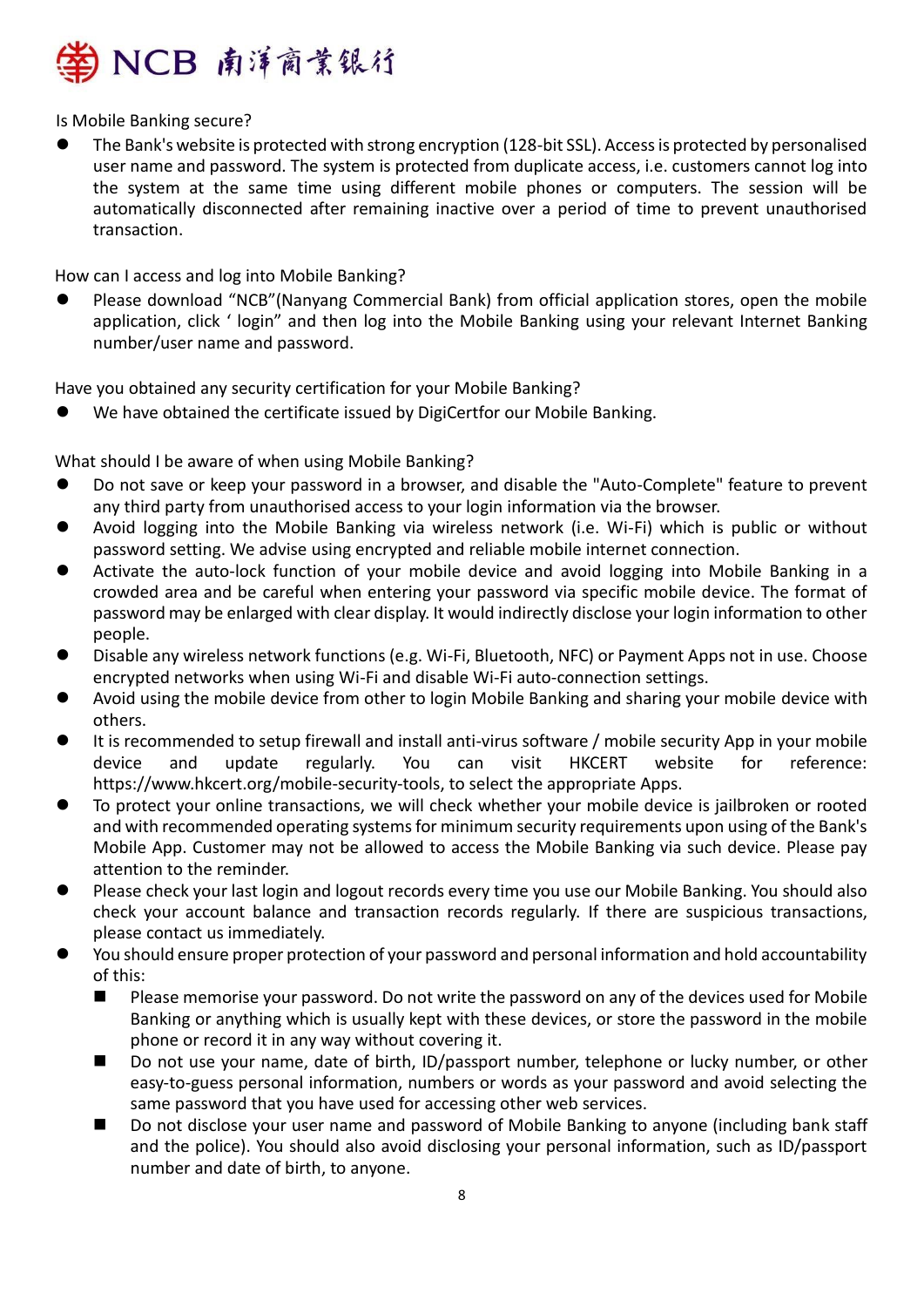

- Do not allow anyone else to use your Mobile Banking or password.
- Please change your password regularly.
- If you have lost or disclosed your password/lost your security device(s), or suspected that your password or security device(s) has/have been used by an unauthorised party, or found any unauthorised transaction(s) associated with your account, please contact us immediately.
- ⚫ Please download and install the latest version of the Bank's Mobile App, other Mobile Apps, operating systems and browsers regularly in the official App stores (Google Play and App Store) or our website. Do not install Mobile Apps from mistrusted sources. If there is any suspicious App, please do not download, login and should stop operation immediately.
- Do not download the QR code through any social media casually, please ensure the QR code is from a trusted source before scanning.
- Stay vigilant when you scan the QR code, ensures the QR code is from a trusted source before scanning.
- Please carefully verify the beneficiary masked name before using QR code or Proxy ID for payment.
- Please carefully verify the merchant / shop name before you scan the QR code or Proxy ID for payment.
- Please carefully examine the transaction details listed that generated by QR Code.
- Please check the transaction record issued by the Bank after the transaction.
- Do not disclose the QR code generated by our NCB mobile application to others unless you are conducting fund transfer or payment transaction.
- You should use all reasonable care to keep your mobile devices secure. If you find that your mobile devices have been lost or stolen or that any unauthorised transactions have occurred, you should contact us immediately.

# What should I be aware of when using Biometric Authentication service?

- Upon the successful registration of the "Biometric Authentication" service on your mobile devices, any fingerprint or Face ID that being stored on your mobile device can be used for the purpose of the "Biometric Authentication" service. You must ensure that only your fingerprint or Face ID is stored on your mobile devices, and ensure the security of the security codes as well as the passwords or codes that you can use to store your fingerprint or Face ID and register the "Biometric Authentication" service on your mobile devices.
- ⚫ For security reasons, do not use jailbroken or rooted mobile devices.
- You can cancel the "Biometric Authentication" service by disabling the option of "Enable Biometric Authentication Login and Use Mobile Token" via "Left Menu > Setting > Mobile Token Setting" after logging in Mobile Banking or contacting our customer service hotline or accessing any of our branches to "suspend mobile token". Please note that after you cancel the "Biometric Authentication" service, your fingerprint or Face ID will be continuously stored on your designated mobile devices. You may consider cancelling the data at your own decision.
- If your fingerprint or Face ID record of your designated mobile devices has been changed or the "Biometric Authentication" service has not been used for a specified period of time (which shall be defined by the Bank from time to time), your "Biometric Authentication" service will be suspended. You are required to re-register or re-activate the "Biometric Authentication" service.
- You must not use "Biometric Authentication" if you have reasonable belief that other people may share identical or very similar biometric credentials of you. For instance, you must not use Face ID for authentication purpose if you have identical twin or triplet siblings.
- ⚫ You must not use "Biometric Authentication" if the relevant biometric credentials of you are or will be undergoing rapid development or change. For instance, you must not use Face ID for authentication purpose if you are an adolescent with facial features undergoing rapid development.

What if there is an incoming call or weak signal when I am placing an instruction? How can I ensure the instruction has been submitted?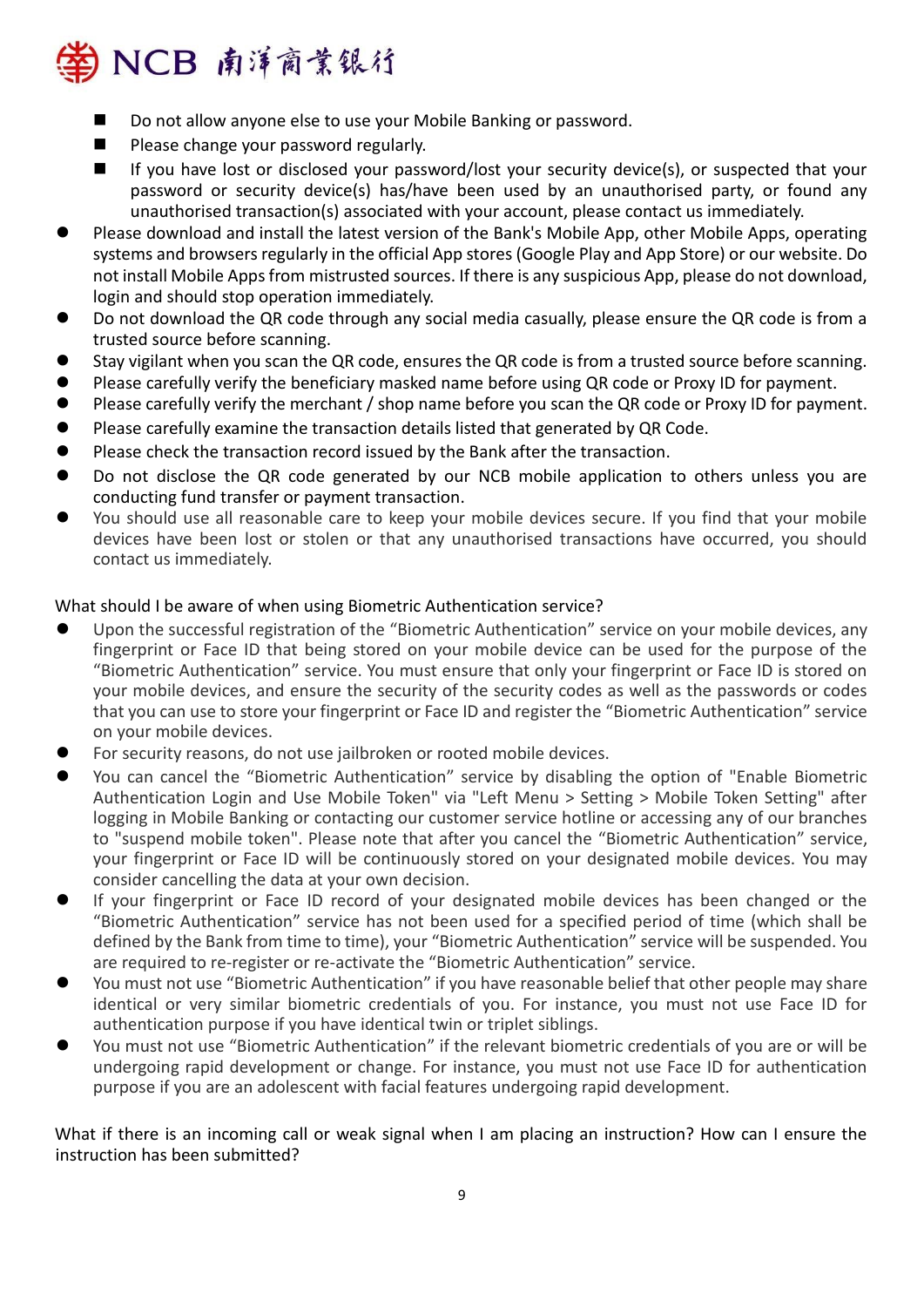

⚫ If your instruction has been successfully submitted and executed, a transaction reference number will be displayed on the webpage of the Mobile Banking. You can also check the last ten transaction records as to whether the instruction has been successfully submitted and executed.

Do I need to close the web browser after logging out Mobile Banking?

You are advised to close the web browser after logging out and delete the temporarily saved and past historical records on a regular basis.

### **Security tips for WeChat official account**

In order to ensure the services and information are provided by the Bank, please refer to the Bank's registered WeChat ID "NCB HK" when searching for the WeChat official account. Please do not disclose your personal and account information to any unauthorised WeChat account(s). Should you have any queries, please contact the Bank's staff immediately.

Points to note when using WeChat official account

- When performing account binding, user is required to set up a 8-digit "WeChat password" of which three or more consecutive numbers and "12345678" are not accepted. User should take necessary prudential measures to safeguard your password, please do not disclose your password to anyone (including the Bank's staff).
- ⚫ Please do not access WeChat official account via hyperlinks or QR Code embedded in any emails or SMS.
- ⚫ Please do not input personal sensitive information into WeChat dialogue box. The Bank will not ask user to provide account number, password and personal information via WeChat dialogue box.
- ⚫ For more details of account binding, please input "Account Binding Service Directory" into WeChat dialogue box for enquiry.
- For enquiry, security issues report and unbinding account request, please call: +852 2622 2633
- ⚫ To ensure customer data security, the recommended operating systems and browsers are as follows:
	- iOS 8.2 or above (Default browser), WeChat 6.3.18 or above
	- Android 5.0 or above (Default browser), WeChat 6.3.18 or above
- ⚫ Please download and install updates and patches for your Apps, operating systems and browsers regularly.

# **Security tips for ATM and ATM Card**

Protecting your ATM card and PIN

- Please keep your ATM Card in a safe place, destroy the original printed copy of the PIN and memorise your PIN and change it regularly.
- ⚫ Do not write down or record the PIN without disguising it.
- Please avoid writing down the PIN on the ATM Card or on anything usually kept with or near it under any circumstances.
- ⚫ For security reasons, you are advised not to use your identity card number, date of birth, telephone number, commonly used combinations of numbers (e.g. 123456) or other easy-to-guess numbers as your PIN. You are also advised not to use the same PIN to access other services, including internet banking or other websites.
- Please do not allow anyone else to use your ATM Card or PIN.
- ⚫ Please note that the police and bank staff will never ask you for the PIN. Do not disclose your PIN to anyone under any circumstances.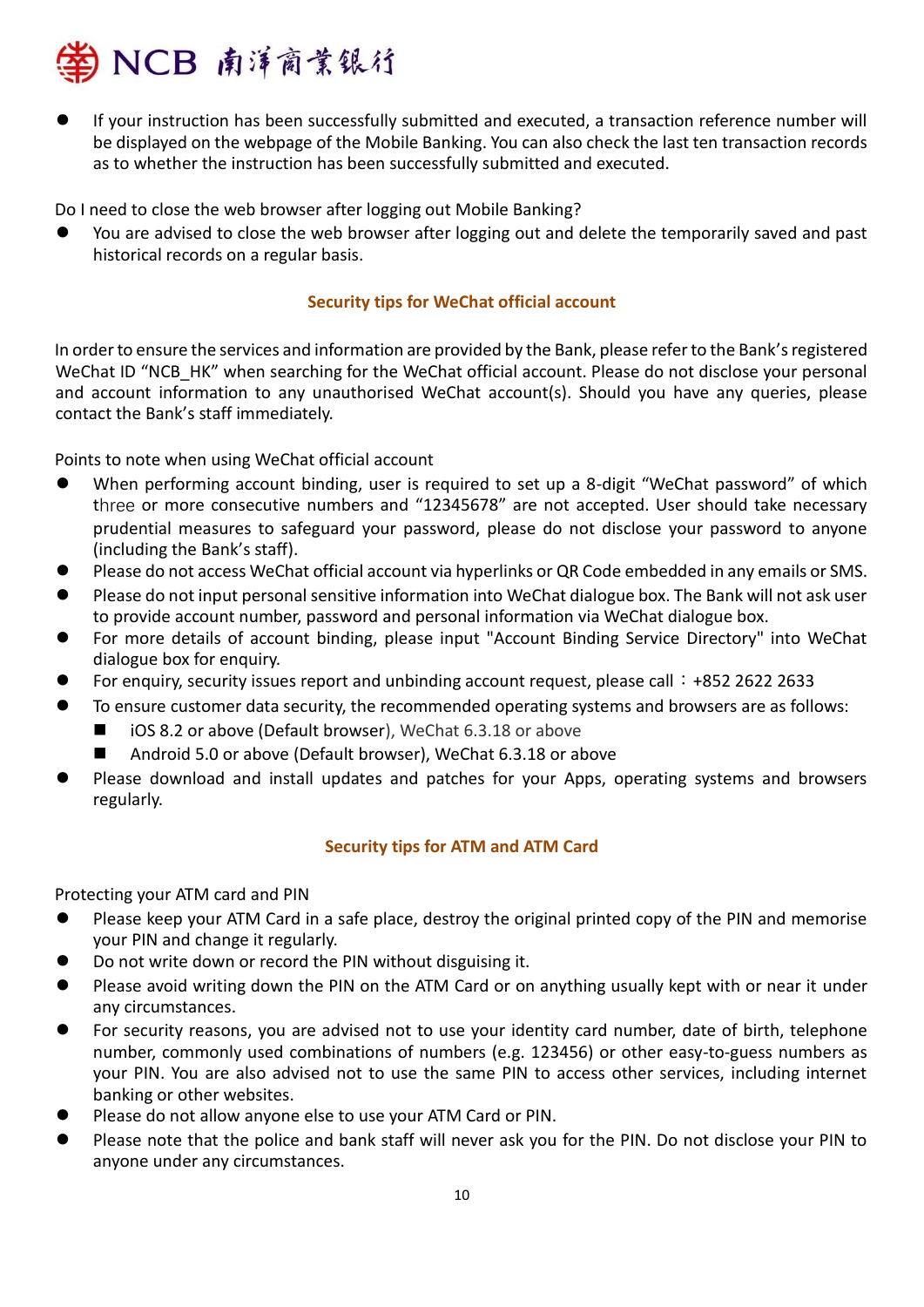

- ⚫ Before using an ATM, please check if the keypad cover is abnormal (has been removed or installed with imaging facility), also if there are any suspicious devices near the card slot and keypad. If you notice anything suspicious, please notify the related bank immediately.
- Please cover the keypad with your hand when entering your PIN at ATM or Point-of-Sale devices and make sure no one is looking over your shoulder or standing next to you.
- The Bank will send you security messages by either text messaging or other form of alert under certain circumstances. Please check once received.
- ⚫ You should promptly report any notice or suspicion loss, theft, disclosure or unauthorised use of your ATM Card and/or PIN by calling our 24-hour ATM Card Service Hotline at (852) 2616 6266

Exercise Care at ATM Withdrawals

.

- ⚫ Please avoid being distracted when withdrawing cash so as not to leave banknotes and your ATM Card at an ATM unattended or uncollected. Print a receipt for record and count the banknotes immediately after each cash withdrawal.
- Do not remove from an ATM dispenser any uncollected banknotes and ATM Card at the card insertion slot left behind by a previous user. The banknotes and ATM Card will be automatically retrieved by the machine after a designated period of time.

Safe Use of Overseas ATMs

- ⚫ To use your ATM Card to withdraw cash from an overseas ATM on the "UnionPay" network will incur a handling fee of HKD / RMB 15 for each such cash withdrawal. Please visit "UnionPay" website www.unionpayintl.com/hk/ to find out more about overseas ATM locations and if ATM network(s) in your intended overseas destination can provide the cash withdrawal service you require.
- ⚫ The overseas ATM daily withdrawal limit of each ATM Card is preset at 'zero' HKD to improve its security. You must therefore activate the ATM cash withdrawal function in advance and before you leave Hong Kong by setting the daily withdrawal limit and the validity period through the relevant designated channels to enable you to enjoy cash withdrawal service outside Hong Kong. Designated channels are: Internet Banking / Mobile Banking / Bank ATMs / 24-hour ATM Card Service Hotline (852) 2616 6266
- ⚫ Please visit Notice of Enhanced Security Measures for Automatic Teller Machine ("ATM") Services outside Hong Kong [\(www.ncb.com.hk/nanyang\\_bank/popup1/ncb\\_esm\\_eng.html\)](http://www.ncb.com.hk/nanyang_bank/popup1/ncb_esm_eng.html) for details.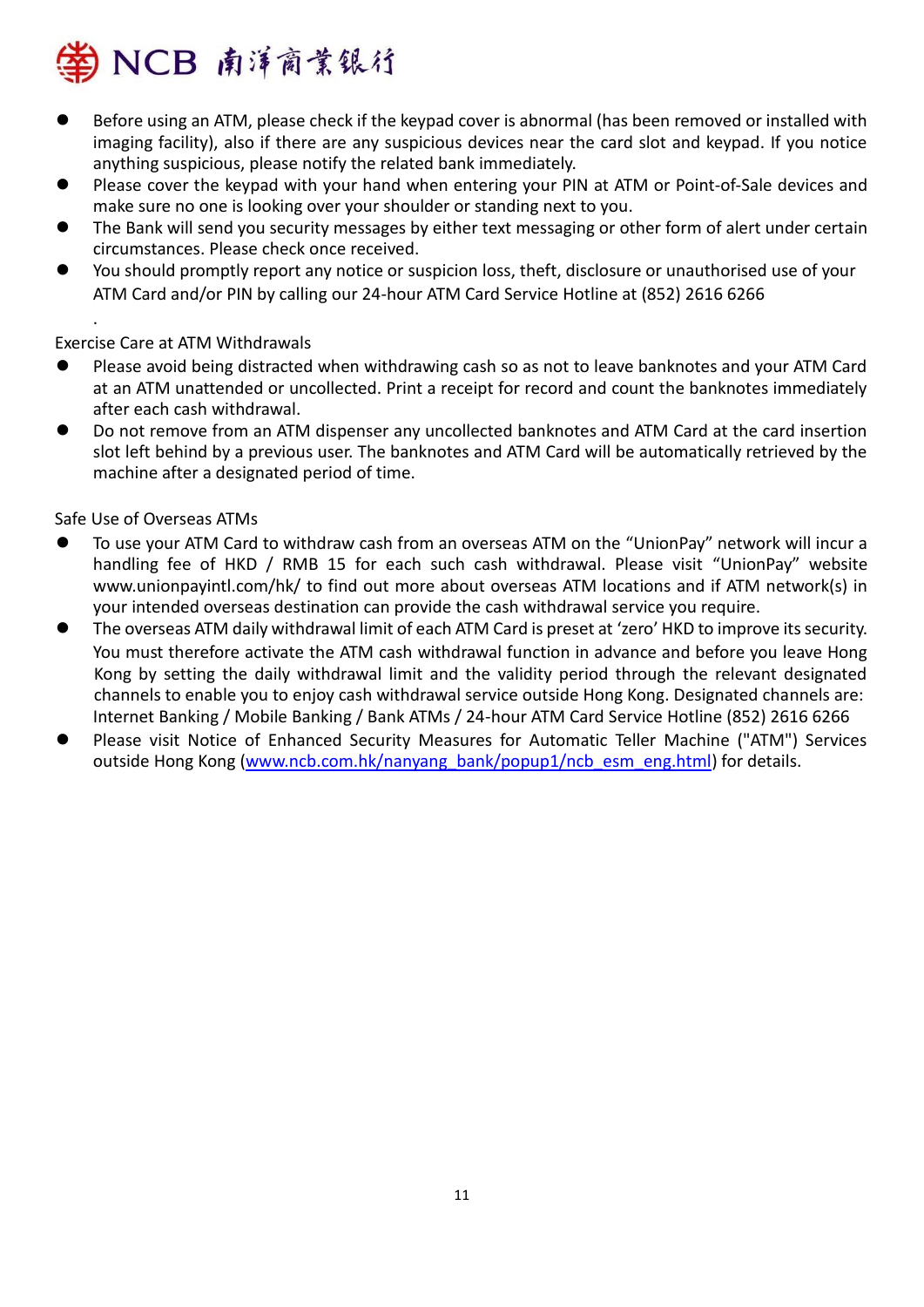

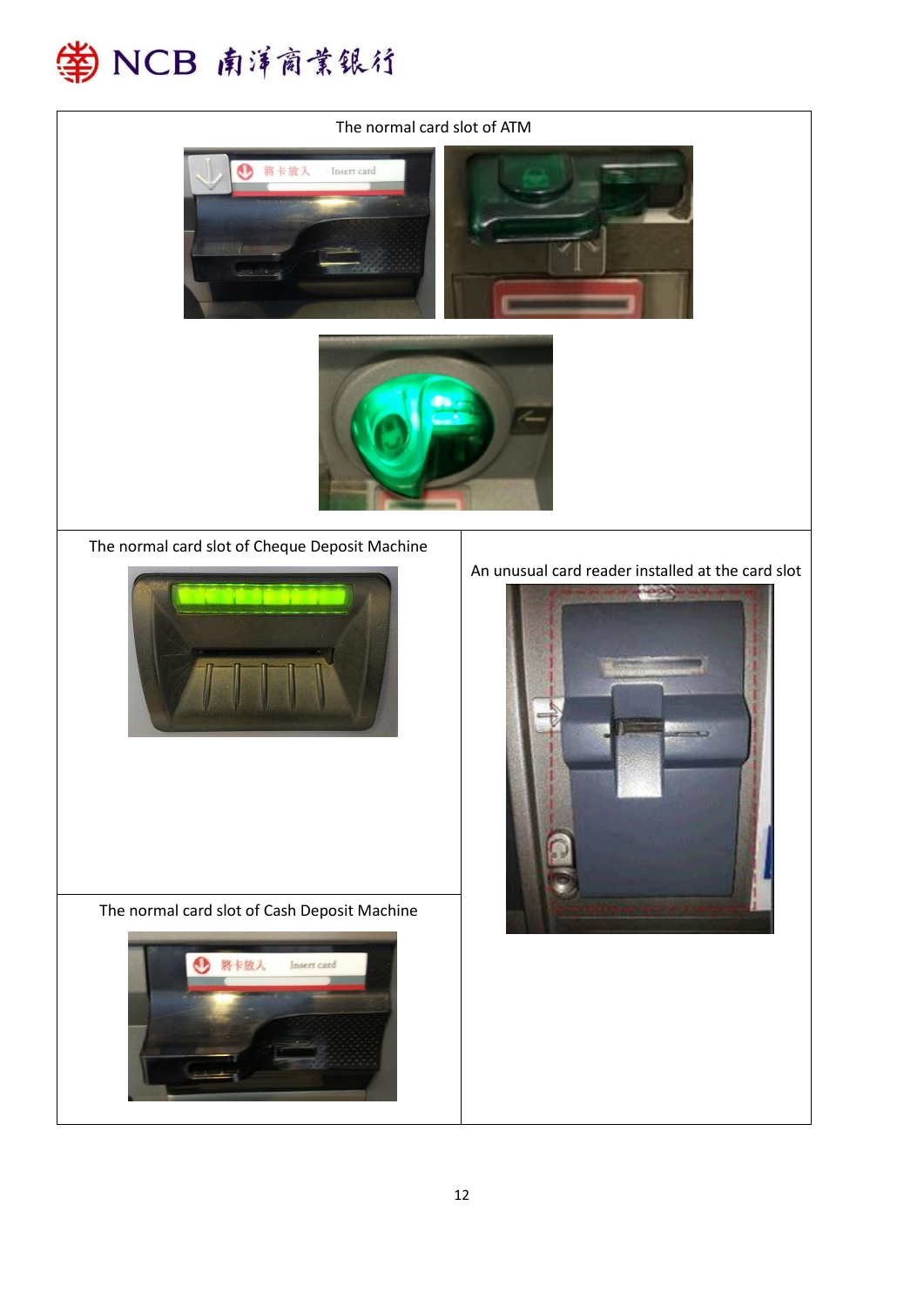

### **Two Factor Authentication**

Two-factor Authentication Tools

To enhance online security, the Internet Banking and Mobile Banking Services of the Bank provides customers with a "Security Device" and "Mobile Token" as the two-factor authentication tools. "Security Device" with audio capability is also provided for the convenience of the visually impaired using Internet/Mobile Banking. Customers are required to use the "Security Device" or "Mobile Token" and agreement to receive specified transaction notification to conduct online Designated Transactions. For details of Designated Transactions Secured by the Two-factor Authentication on Internet and Mobile Banking, please visit the Bank's website "e-Banking Services > Two-factor Authentication".

In addition, corporate customers can apply the "Security Device" through Internet Banking or at any of our branches.

# **Mobile Token**

"Mobile Token" is a built-in function of NCB Mobile App. Once the "Mobile Token" is activated, you will be spared the hassle of carrying a separate physical "Security Device" to truly enjoy convenient and secure banking.

Upon activating the "Mobile Token" on compatible mobile device, you can confirm designated Mobile Banking transactions or designated investment transactions via the preset passcode or using "Biometric Authentication". In addition, you can also confirm designated Internet Banking transactions by generating a one-time "Security Code"/"Transaction Confirmation Code" via the "Mobile Token". Points to Note for "Mobile Token":

- ⚫ For security reasons, customer can only activate "Mobile Token" on one mobile device and please do not login Mobile Banking and activate "Mobile Token" on others' mobile phone.
- ⚫ For personal customers, upon successfully activation of "Mobile Token", the "Security Device" (if any) will be suspended. For reactivation of "Security Device", customers are required to suspend the "Mobile Token" on your mobile device.
- ⚫ "Mobile Token" is not applicable for Corporate customers.
- ⚫ Please keep your mobile device that has activated "Mobile Token" function in a safe and secure place. In case of loss or damage, please suspend the "Mobile Token" and contact us immediately.
- ⚫ When you activate or suspend Mobile Token, your login setting of Personal Internet Banking with twofactor authentication will be deactivated immediately. You will need to reactivate by selecting "Setting > Security Setting > Login Setting" from the menu via Personal Internet Banking.

### **Biometric Authentication**

You can register "Biometric Authentication" (e.g. Fingerprint, Face ID) on your mobile device for the following services when you activate the "Mobile Token":

- Log in Mobile Banking
- ⚫ Enable the "Mobile Token" to confirm designated Mobile Banking transaction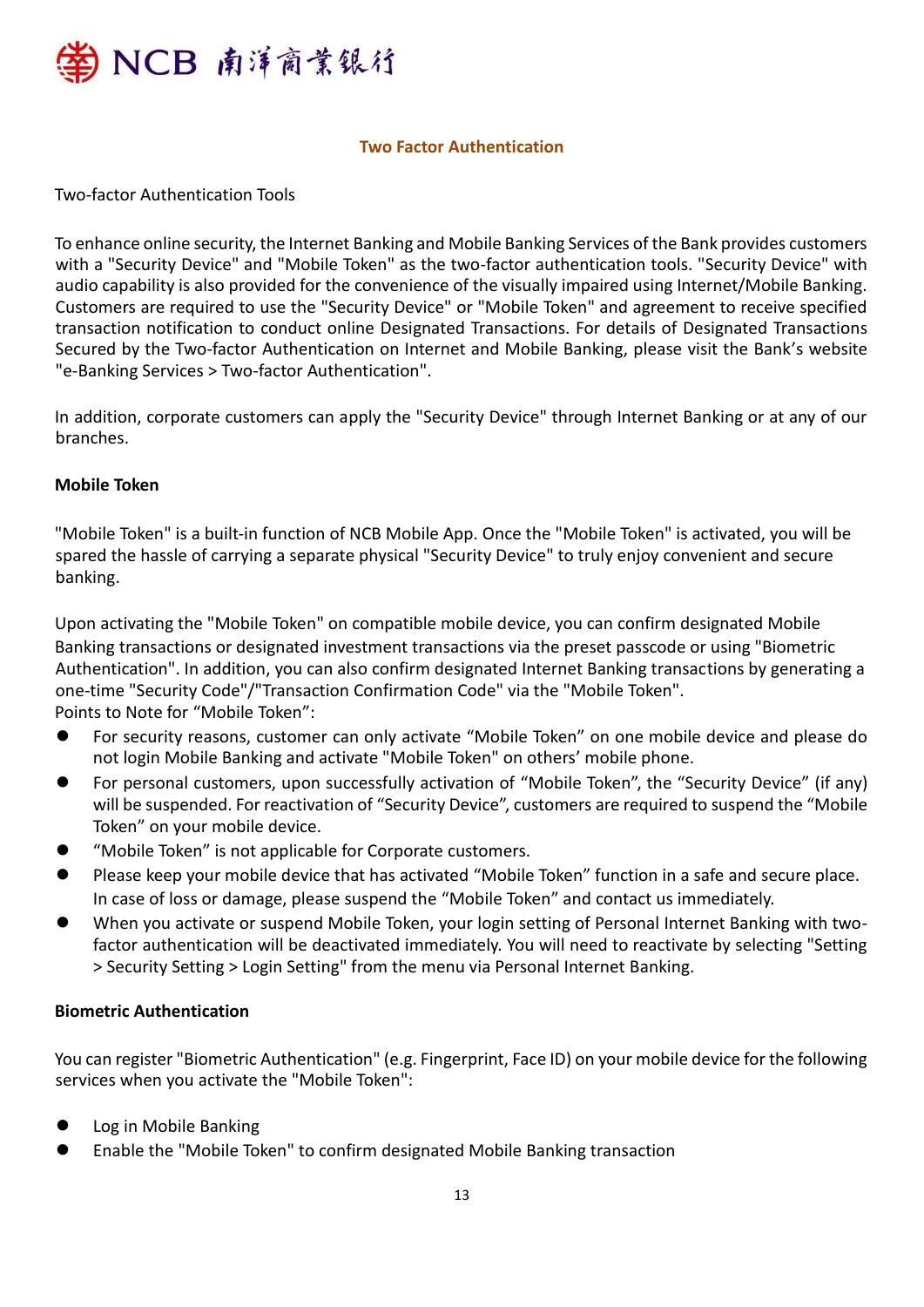

⚫ Enable the "Mobile Token" to generate a one-time "Security Code"/"Transaction Confirmation Code" to confirm designated Internet Banking transactions.

To learn how to activate the "Mobile Security Code", operating system requirements and compatible mobile devices, please visit: www.ncb.com.hk/1/etoken

### **Security Device**

Application for the "Security Device" can be made through our Internet Banking, at any of our branches or via Customer hotline. Upon receipt of customers' application, we will send the "Security Device" to customers' registered correspondence address.

Please be reminded of the following when you use the "Security Device":

- You are required to register your mobile number and activate the two-factor authentication function before applying for a "Security Device". Please visit any of our branches to complete the procedures.
- ⚫ Upon receipt of the "Security Device", please log into the Internet Banking immediately and follow our online instructions to activate the "Security Device".
- No extra software / driver or authorisation code generated by a third party is required.



- ⚫ Customers can choose to log into the Internet Banking by entering a one-time Security Code generated by the "Security Device" to enjoy extra protection for banking online.
- ⚫ Customers are required to enter specific transaction information (e.g. registered account number) into the "Security Device" to generate a one-time Transaction Confirmation Code for Designated Transactions.
- ⚫ Please keep your "Security Device" in a safe and secure place. You should not allow anyone to use your "Security Device" or leave it unattended. In case of loss or damage, please contact our staff immediately. How does the "Security Device" work?

⚫ Each "Security Device" contains a unique serial number, internal information and a clock. Once the "Security Device" is activated, the internal clock will synchronise with our system. When you press the button on the "Security Device", a one-time Security Code will be generated according to the information and clock inside the Device. The Code, for verifying the identity of customers, is valid within a short time interval. If the time permitted for the entry of the Security Code expires, you have to press the button again to generate another Security Code.

How do I use the "Security Device"?

- ⚫ Different Security Codes will be generated by the "Security Device" depending on the nature of transactions. Customers should follow online instructions to complete authentication procedures.
	- When logging into the Internet Banking or performing general transactions, you should press the button at the bottom right hand side of the "Security Device". A 6-digit Security Code will be displayed on the LCD screen of the "Security Device". The Security Code, valid within a short time interval, is for one-time use only.
	- When performing "Designed Transactions", you should press the button at the bottom left hand side of the "Security Device" and enter the digits highlighted in RED online into the number keys of the Device. After you have input the required information, please press the left button at the bottom again. A 6-digit Transaction Confirmation Code will be displayed on the LCD screen of the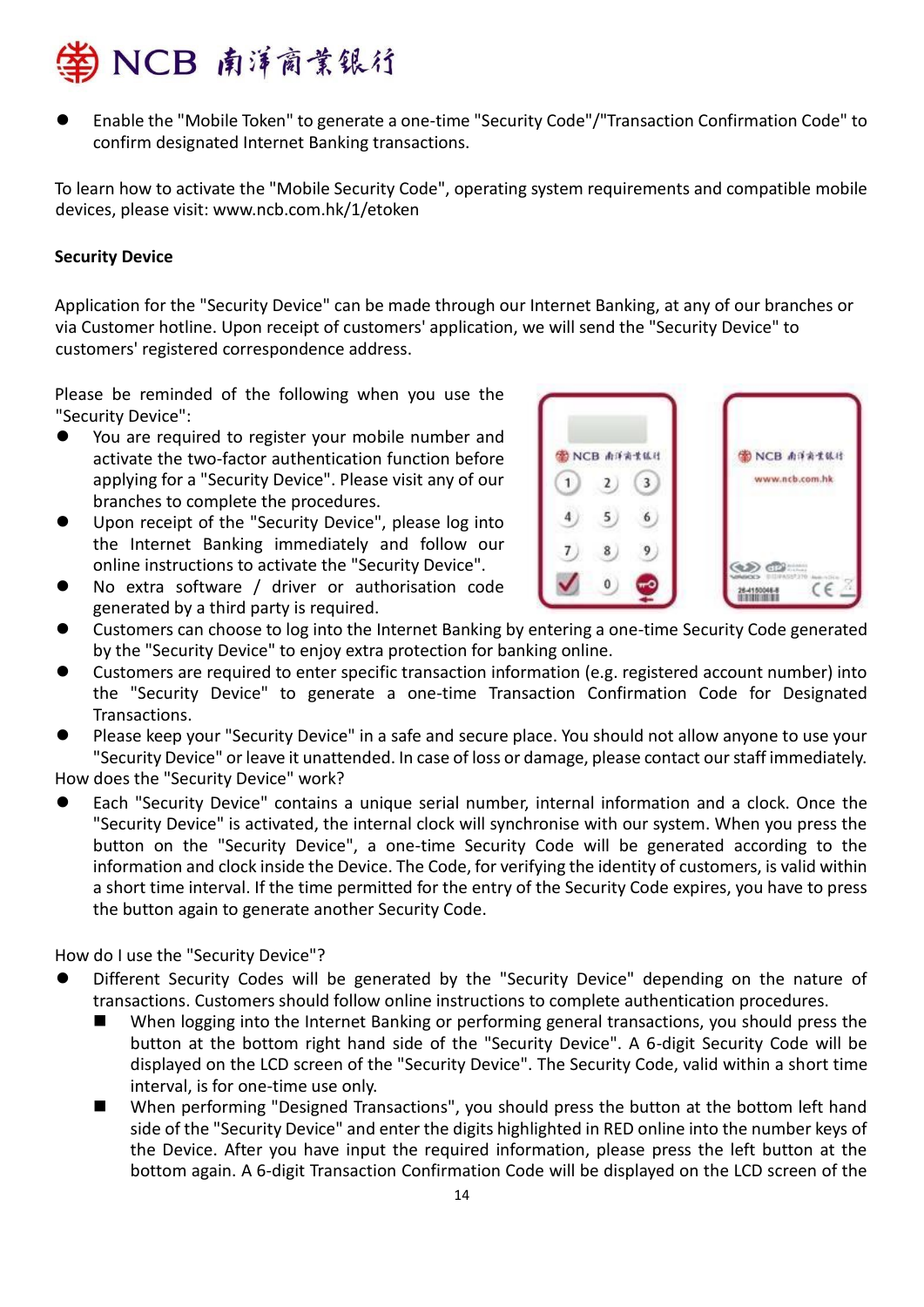

"Security Device". The Transaction Confirmation Code, valid within a short time interval, is for onetime use only.

I have entered the "Security Code" or "Transaction Confirmation Code" into Internet Banking, but my transaction instruction cannot be verified. Why?

- Your transaction instruction may not be verified by Internet Banking due to the following reasons:
	- Entry of incorrect code
	- The time permitted for entry of the code has expired
	- The "Security Device" has been hit or exposed to heat, cold or wet conditions or magnetic fields
- ⚫ Please follow our online instruction and enter a valid "Security Code" or "Transaction Confirmation Code". If your transaction instruction still cannot be verified, please contact our staff to reset the status of your "Security Device".
- ⚫ In case the verification process is still not successful after resetting of the device's status, Customers can apply to replace a "Security Device" and it will be free of charge.

What if the message "BATT" is displayed on the LCD screen?

⚫ "BATT" means that the "Security Device" will soon run out of battery. The battery normally lasts for 3 to 5 years, depending on the frequency of your usage. Personal customers must visit any of our branches to apply for replacement. Application can be made online by corporate customers. Please note that the battery of the "Security Device" cannot be replaced. Any attempt to remove the components of the "Security Device" may cause malfunction of the Device.

OTP for activation of "Security Device" and "Notification of Execution of Designated Transactions"

- ⚫ The Bank's SMSs (if any) in respect of "OTP" and "Notification of Execution of Designated Transactions" will be sent only to your mobile phone number registered with the Bank. Such SMSs will not be forwarded to any other mobile phone number even if you have enabled the "SMS Forwarding Service" provided by any the following local mobile phone service providers in Hong Kong:
	- SmarTone Mobile Communications Holdings Limited
	- CSL Limited
	- Hutchison Telephone Company Limited
	- China Mobile Hong Kong Company Limited
- ⚫ You are advised to check carefully the transaction details sent by the Bank through an SMS and an email against the transaction conducted by you via the Internet Banking/Mobile Banking. Please contact us immediately if you have any enquiry.

#### **FAQ**

#### What is 128-bit SSL encryption?

⚫ Our Internet Services have adopted 128-bit SSL encryption, one of the online security standards for commercial application. All data transmitted via the Internet Services are protected by this technology to ensure data security.

What precautions should I take when I set up my password?

- Do not use your date of birth, ID / passport number, telephone number or any combinations of your English name as your password.
- ⚫ Do not use 3 or more consecutive identical alphabets or digits, e.g. "333", "bbb" etc.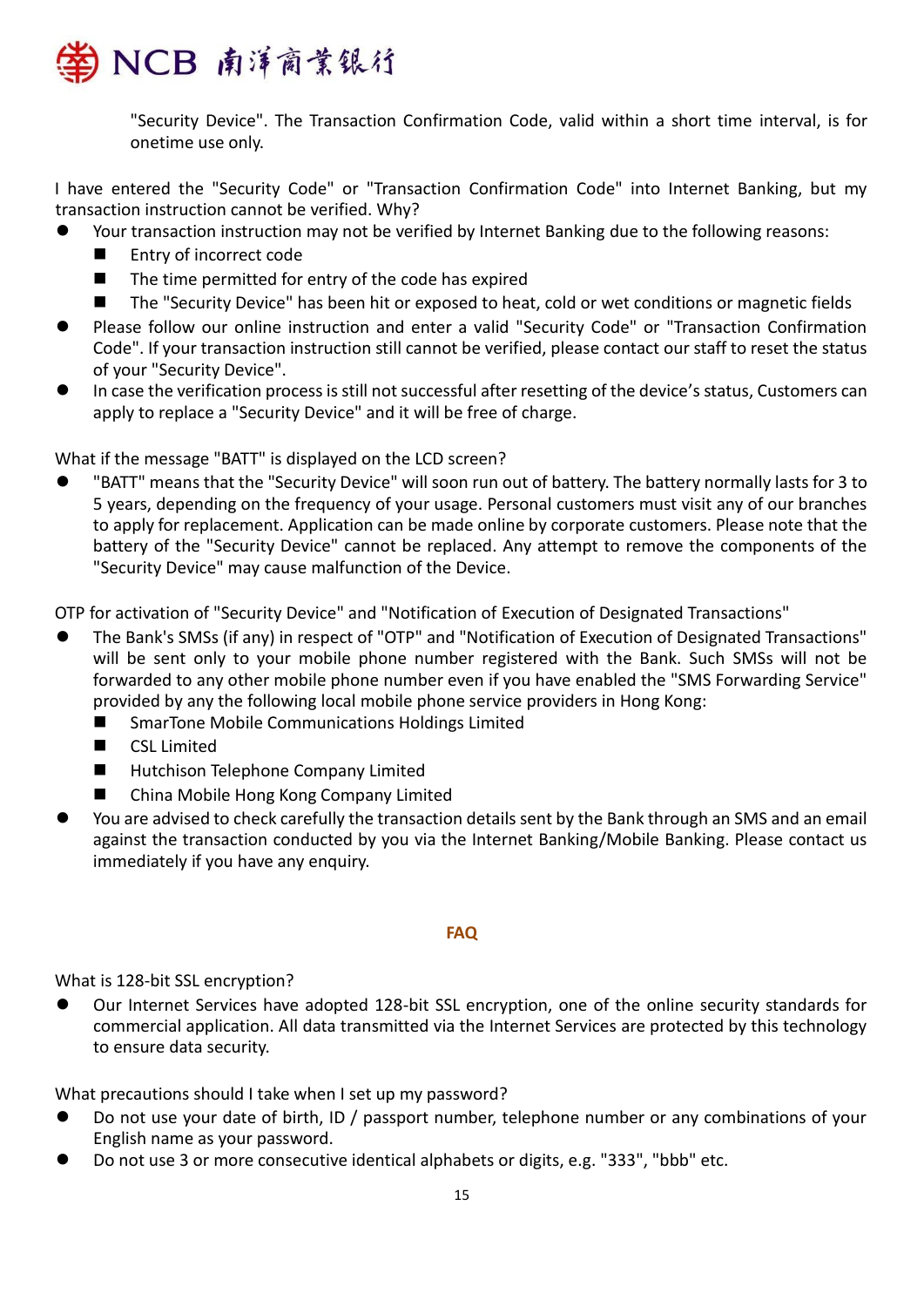

- ⚫ Do not use sequential alphabets or digits, e.g. "123", "abc, etc.
- ⚫ Do not use your user name / login ID as your password.

How often should I change my password?

⚫ You are advised to change your password regularly. If you have not changed your password over certain period of time, our system will remind you automatically.

How can I protect my personal information?

⚫ You may be asked to provide personal information (such as your ID / passport number and date of birth) as additional identity verification when you use the internet banking service. Be vigilant and do not casually disclose your personal information to anyone. You should also keep documents (such as letters and bank statements) which carry your personal information in a proper and secured manner.

Why should I update my operating systems and browsers regularly?

⚫ It helps to fix security problems of the operating systems or web browsers if you update and download "patches" provided by software vendors regularly. This helps to prevent your computer from virus attacks or unauthorised access from hackers.

How can I set up the security settings of Wireless LAN?

- ⚫ Do not place the Access Point ("AP") too close to doors and windows to avoid data captured and decrypted by any third party.
- Take appropriate security measures to protect the Wireless LAN. Do not disclose the security setting of your wireless network to any third party.

Precautionary measures for using internet?

- ⚫ Encrypt your data if you have to keep your personal information in an electronic storage medium to prevent unauthorised access or use by third parties.
- ⚫ Do not save or keep your password in your browser and disable the "Auto-Complete" setting to prevent third parties from accessing your information via the browser.
- ⚫ Disable the "File and Printer Sharing" function of the Windows system and set up proper access permissions of your computer to prevent unauthorised access to your data by third parties via the network.
- ⚫ Do not download or install illegal or unknown softwares to prevent infection from computer virus or Trojan programmes. Remember to scan for virus before opening any files from external sources.

Where can I obtain more information on precautionary measures for Internet Banking and ATM Services?  $\star$ Hong Kong Monetary Authority – SMART TIPS ON USING INTERNET BANKING SERVICES

https://www.hkma.gov.hk/eng/smart-consumers/internet-banking/#using-internet-banking-services

- ⚫ Hong Kong Monetary Authority SMART TIPS ON USING AUTOMATED TELLER MACHINES https://www.hkma.gov.hk/eng/smart-consumers/atms/
- ⚫ The Hong Kong Association of Banks "Internet Banking" https://www.hkab.org.hk/DisplayArticleAction.do?ss=17&lang=en&sid=5
- ⚫ Hong Kong Police Introduction to Cyber Security and Technology Crime https://www.police.gov.hk/ppp\_en/04\_crime\_matters/tcd/
- ⚫ Office of the Government Chief Information officer "The InfoSec Web Site" https://www.infosec.gov.hk/en/